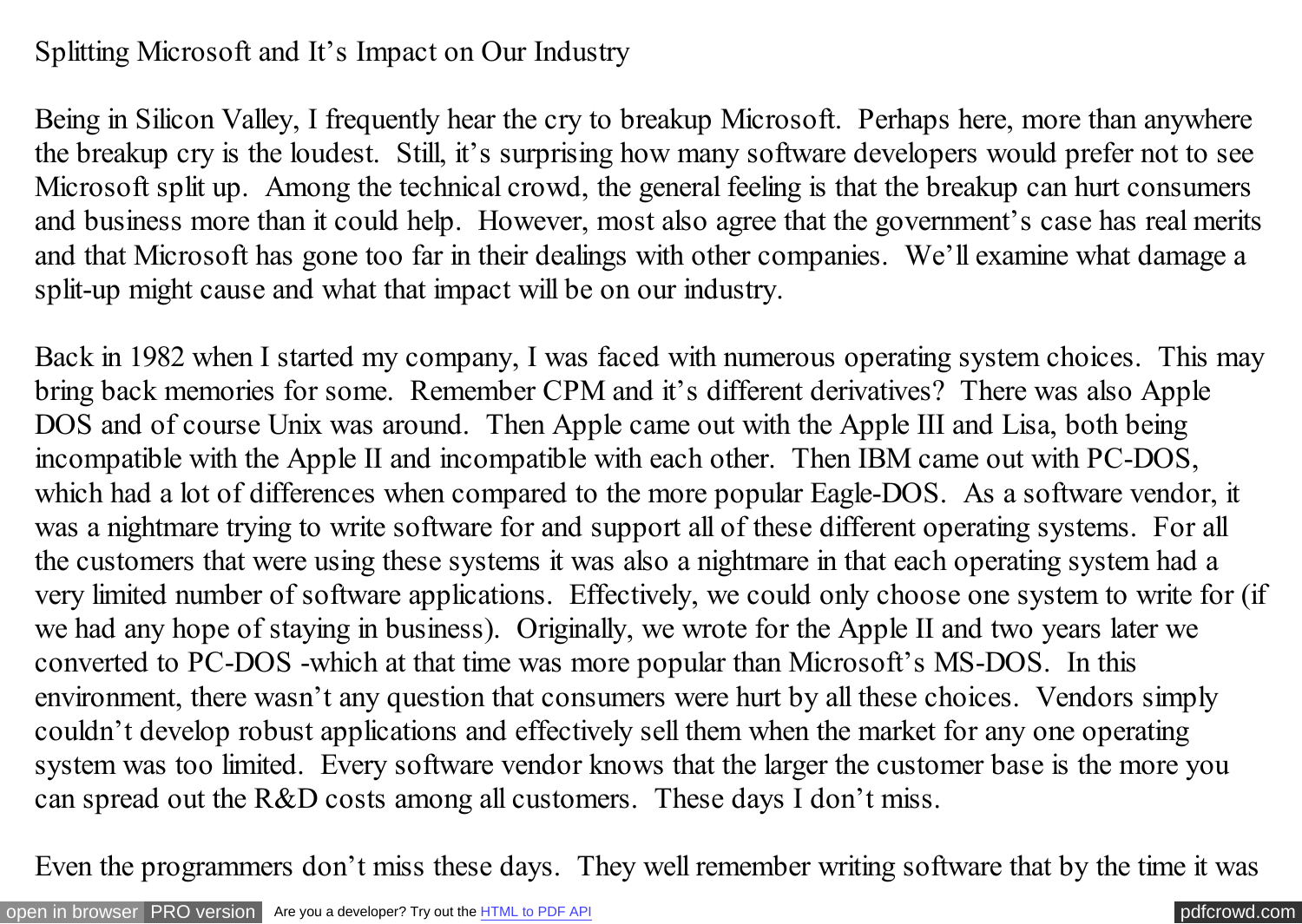completed, the operating system had changed or altogether disappeared from the marketplace – all that hard work went down the drain. We are seeing some of the same problems today. For example, every web hosting company has significant problems building web sites that work for all the versions of web browsers out there. You must expend considerably more resources to build web sites that run both Internet Explorer and Netscape. This ultimately drives up the cost of building the web sites that businesses need. Users must deal with the problems of visiting web sites that don't run as well for their browser. For example, look at all the web sites that have special versions for AOL users. All these compatibility issues don't help anyone. Wouldn't it be great if you could add features to your web site that took advantage of everything that Internet Explorer offered without fear that half your visitors couldn't use it? Most programmers I talk to are just itching to use these latest enhancements on the web sites they build.

On the other side, is it right for Microsoft to so closely tie their browser to the Windows operating system so as to make it nearly impossible to for a different browser company to compete? The answer is that it's not fair but the reality is that it's still is in the consumer's best interest. When the monopoly laws were created, they were designed to help the consumer and not hurt them. Those old laws really don't apply well to the technology industry.

For the mortgage industry, we have become real accustomed to being able to send a Microsoft Word document to another company and we fully expect they can edit it and send it back. Remember the days of 10 different word processors with no way of exchanging documents with other companies. Many of our first clients use a word processor called The Word Handler (we sold it simply because it had a name similar to our mortgage software products). Once again, Microsoft's monopoly of Word Processors has truly helped our industry become more efficient.

Another example is the secondary markets that now rely on Excel spreadsheets tremendously. Back in the